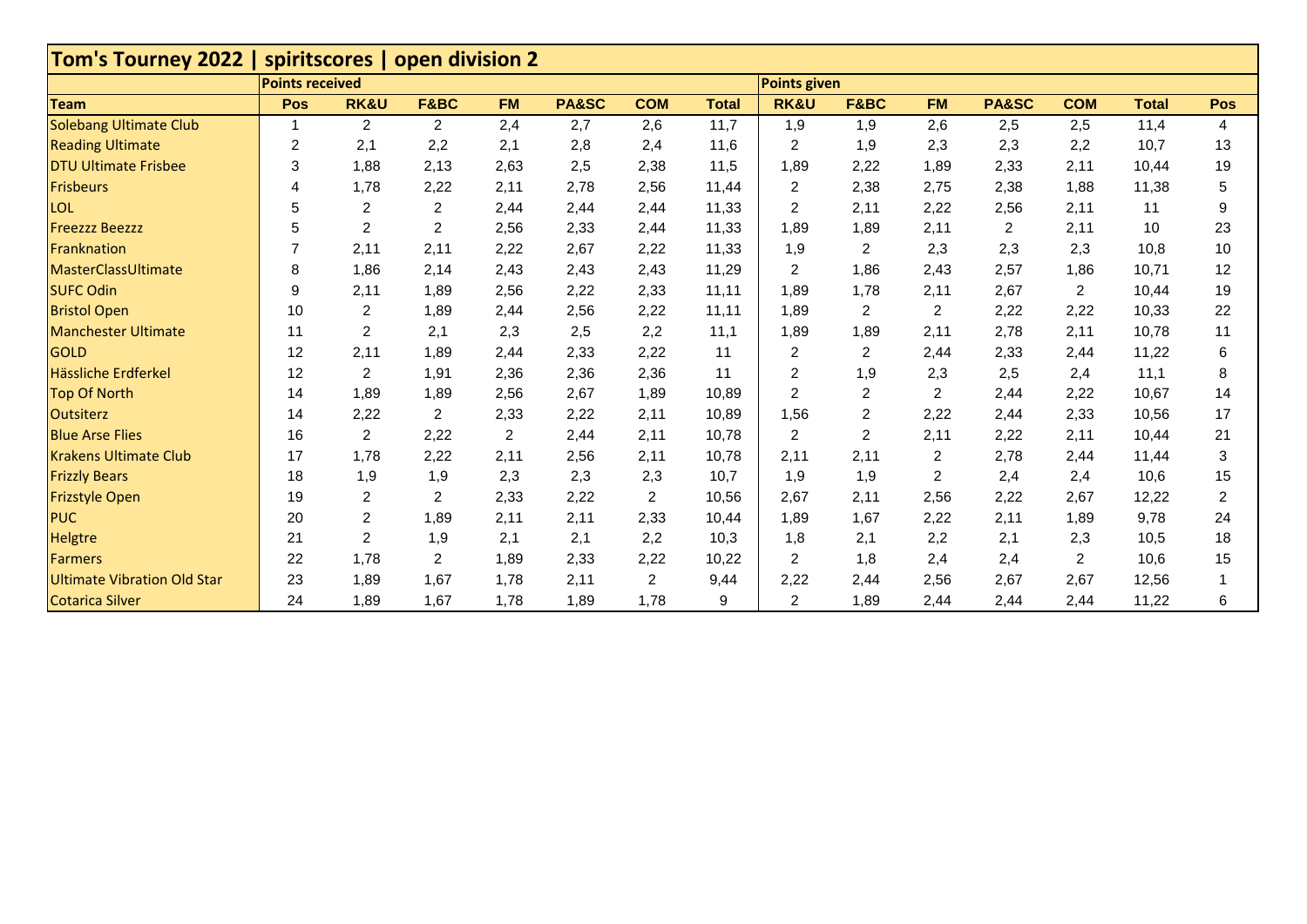| Tom's Tourney 2022   spiritscores   open division 2 |                             |                                           |                                          |                        |                                                                 |                          |                 |                                                                                                                                    |  |  |  |
|-----------------------------------------------------|-----------------------------|-------------------------------------------|------------------------------------------|------------------------|-----------------------------------------------------------------|--------------------------|-----------------|------------------------------------------------------------------------------------------------------------------------------------|--|--|--|
| Points given by                                     | <b>Your team</b>            | <b>Rules</b><br><b>Knowledge</b><br>& Use | <b>Fouls</b><br>& Body<br><b>Contact</b> | Fair<br>minded<br>ness | <b>Positive</b><br><b>Attitude &amp;</b><br><b>Self Control</b> | <b>Communi</b><br>cation | <b>Total</b>    | <b>Comments</b>                                                                                                                    |  |  |  |
| Freezzz Beezzz                                      | <b>Blue Arse Flies</b>      | $\overline{c}$                            | 3                                        | $\overline{2}$         | $\overline{2}$                                                  | $\overline{2}$           | 11              |                                                                                                                                    |  |  |  |
| <b>Bristol Open</b>                                 | <b>Blue Arse Flies</b>      | $\overline{a}$                            | $\overline{2}$                           | $\overline{2}$         | $\overline{2}$                                                  | $\overline{2}$           | 10              |                                                                                                                                    |  |  |  |
| <b>LOL</b>                                          | <b>Blue Arse Flies</b>      | $\overline{c}$                            | $\overline{2}$                           | $\overline{2}$         | 3                                                               | $\overline{2}$           | 11              |                                                                                                                                    |  |  |  |
| <b>Krakens Ultimate Club</b>                        | <b>Blue Arse Flies</b>      | $\overline{c}$                            | $\overline{2}$                           | $\overline{2}$         | 3                                                               | 3                        | 12              | It was a pleasure to play against you ;)                                                                                           |  |  |  |
| <b>DTU Ultimate Frisbee</b>                         | <b>Blue Arse Flies</b>      | 1                                         | $\overline{2}$                           | $\overline{1}$         | 2                                                               | $\overline{2}$           | 8               |                                                                                                                                    |  |  |  |
| Manchester Ultimate                                 | <b>Blue Arse Flies</b>      | $\overline{c}$                            | $\overline{2}$                           | $\overline{2}$         | 3                                                               | $\overline{2}$           | 11              |                                                                                                                                    |  |  |  |
| Ultimate Vibration Old Star                         | <b>Blue Arse Flies</b>      | $\mathbf{3}$                              | 3                                        | 3                      | $\mathbf{3}$                                                    | 3                        | 15              |                                                                                                                                    |  |  |  |
| Farmers                                             | <b>Blue Arse Flies</b>      | $\overline{c}$                            | $\overline{2}$                           | $\overline{2}$         | 2                                                               | $\overline{2}$           | 10              |                                                                                                                                    |  |  |  |
| Farmers                                             | <b>Blue Arse Flies</b>      | $\overline{c}$                            | $\overline{a}$                           | $\overline{2}$         | 2                                                               | $\mathbf{1}$             | 9               |                                                                                                                                    |  |  |  |
| Outsiterz                                           | <b>Bristol Open</b>         | $\overline{2}$                            | $\overline{2}$                           | $\overline{\omega}$    | 3                                                               | $\overline{3}$           | $\overline{13}$ |                                                                                                                                    |  |  |  |
| Hässliche Erdferkel                                 | <b>Bristol Open</b>         | $\overline{c}$                            | $\overline{2}$                           | 3                      | 3                                                               | $\overline{2}$           | 12              |                                                                                                                                    |  |  |  |
| <b>Helgtre</b>                                      | <b>Bristol Open</b>         | $\overline{2}$                            | $\overline{2}$                           | $\overline{2}$         | $\overline{2}$                                                  | 3                        | 11              |                                                                                                                                    |  |  |  |
| <b>Blue Arse Flies</b>                              | <b>Bristol Open</b>         | $\overline{a}$                            | $\overline{2}$                           | $\overline{2}$         | $\overline{2}$                                                  | $\overline{2}$           | 10              |                                                                                                                                    |  |  |  |
| Frisbeurs                                           | <b>Bristol Open</b>         | $\overline{c}$                            | $\overline{2}$                           | 3                      | $\overline{2}$                                                  | $\overline{2}$           | 11              |                                                                                                                                    |  |  |  |
| Outsiterz                                           | <b>Bristol Open</b>         | $\overline{c}$                            | $\overline{2}$                           | $\overline{3}$         | 3                                                               | $\overline{2}$           | 12              |                                                                                                                                    |  |  |  |
| Manchester Ultimate                                 | <b>Bristol Open</b>         | $\overline{c}$                            | $\mathbf{1}$                             | $\overline{2}$         | $\overline{2}$                                                  | $\mathbf{1}$             | 8               |                                                                                                                                    |  |  |  |
| <b>Krakens Ultimate Club</b>                        | <b>Bristol Open</b>         | $\overline{2}$                            | $\overline{2}$                           | $\overline{2}$         | 3                                                               | 3                        | 12              |                                                                                                                                    |  |  |  |
| Farmers                                             | <b>Bristol Open</b>         | $\overline{c}$                            | $\overline{2}$                           | $\overline{2}$         | 3                                                               | $\overline{c}$           | 11              |                                                                                                                                    |  |  |  |
| <b>Krakens Ultimate Club</b>                        | <b>Cotarica Silver</b>      | $\overline{2}$                            | $\overline{2}$                           | $\overline{2}$         | 3                                                               | $\overline{a}$           | 11              | Nice to play against Cota Rica;)                                                                                                   |  |  |  |
| MasterClassUltimate                                 | <b>Cotarica Silver</b>      | $\overline{2}$                            | $\mathbf{1}$                             | $\overline{2}$         | $\overline{2}$                                                  | $\mathbf{1}$             | 8               | Repeated fouls from one player despite<br>discussion. And repeated travels.                                                        |  |  |  |
| Frisbeurs                                           | Cotarica Silver             | $\overline{c}$                            | $\overline{2}$                           | $\overline{2}$         | $\mathbf{1}$                                                    | $\mathbf{1}$             | 8               |                                                                                                                                    |  |  |  |
| <b>Reading Ultimate</b>                             | Cotarica Silver             | $\overline{2}$                            | $\mathbf{1}$                             | $\mathbf{1}$           | 2                                                               | $\mathbf{1}$             | $\overline{7}$  | Very physical game. Players reacted aggressively<br>and inappropriately when we made calls and<br>bids. Did discuss on sideline.   |  |  |  |
| Franknation                                         | <b>Cotarica Silver</b>      | $\mathbf 1$                               | 2                                        | 2                      | 2                                                               | $\overline{2}$           | 9               | As a team they should know the marking<br>infractions such as straddle, double team, and<br>disc space and avoid these situations. |  |  |  |
| Helgtre                                             | <b>Cotarica Silver</b>      | $\mathbf{1}$                              | $\overline{2}$                           | $\overline{2}$         | $\overline{2}$                                                  | $\overline{2}$           | 9               |                                                                                                                                    |  |  |  |
| <b>Top Of North</b>                                 | <b>Cotarica Silver</b>      | $\overline{c}$                            | $\overline{2}$                           | $\overline{1}$         | $\boldsymbol{2}$                                                | $\overline{2}$           | 9               |                                                                                                                                    |  |  |  |
| Hässliche Erdferkel                                 | Cotarica Silver             | $\overline{2}$                            | $\mathbf{1}$                             | $\overline{2}$         | $\overline{1}$                                                  | $\overline{c}$           | 8               |                                                                                                                                    |  |  |  |
| Frizstyle Open                                      | <b>Cotarica Silver</b>      | 3                                         | $\overline{2}$                           | $\overline{2}$         | $\overline{2}$                                                  | 3                        | 12              |                                                                                                                                    |  |  |  |
| Top Of North                                        | <b>DTU Ultimate Frisbee</b> | $\overline{c}$                            | 2                                        | $\overline{c}$         | 3                                                               | $\overline{c}$           | 11              |                                                                                                                                    |  |  |  |
| <b>PUC</b>                                          | <b>DTU Ultimate Frisbee</b> | $\overline{2}$                            | $\overline{2}$                           | 3                      | $\overline{2}$                                                  | $\overline{2}$           | 11              |                                                                                                                                    |  |  |  |
| MasterClassUltimate                                 | <b>DTU Ultimate Frisbee</b> | $\overline{a}$                            | $\overline{2}$                           | 3                      | 2                                                               | $\overline{2}$           | $\overline{11}$ |                                                                                                                                    |  |  |  |
| Krakens Ultimate Club                               | <b>DTU Ultimate Frisbee</b> | $\overline{2}$                            | $\overline{2}$                           | 2                      | 3                                                               | $\overline{2}$           | 11              | Nice to play against you ;))                                                                                                       |  |  |  |
| Outsiterz                                           | <b>DTU Ultimate Frisbee</b> | $\mathbf 1$                               | $\overline{2}$                           | 3                      | $\overline{2}$                                                  | 3                        | 11              |                                                                                                                                    |  |  |  |
| <b>Blue Arse Flies</b>                              | <b>DTU Ultimate Frisbee</b> | $\overline{a}$                            | $\overline{2}$                           | 3                      | 3                                                               | 3                        | 13              |                                                                                                                                    |  |  |  |
| Manchester Ultimate                                 | <b>DTU Ultimate Frisbee</b> | $\overline{2}$                            | $\overline{2}$                           | $\overline{2}$         | 3                                                               | 3                        | 12              |                                                                                                                                    |  |  |  |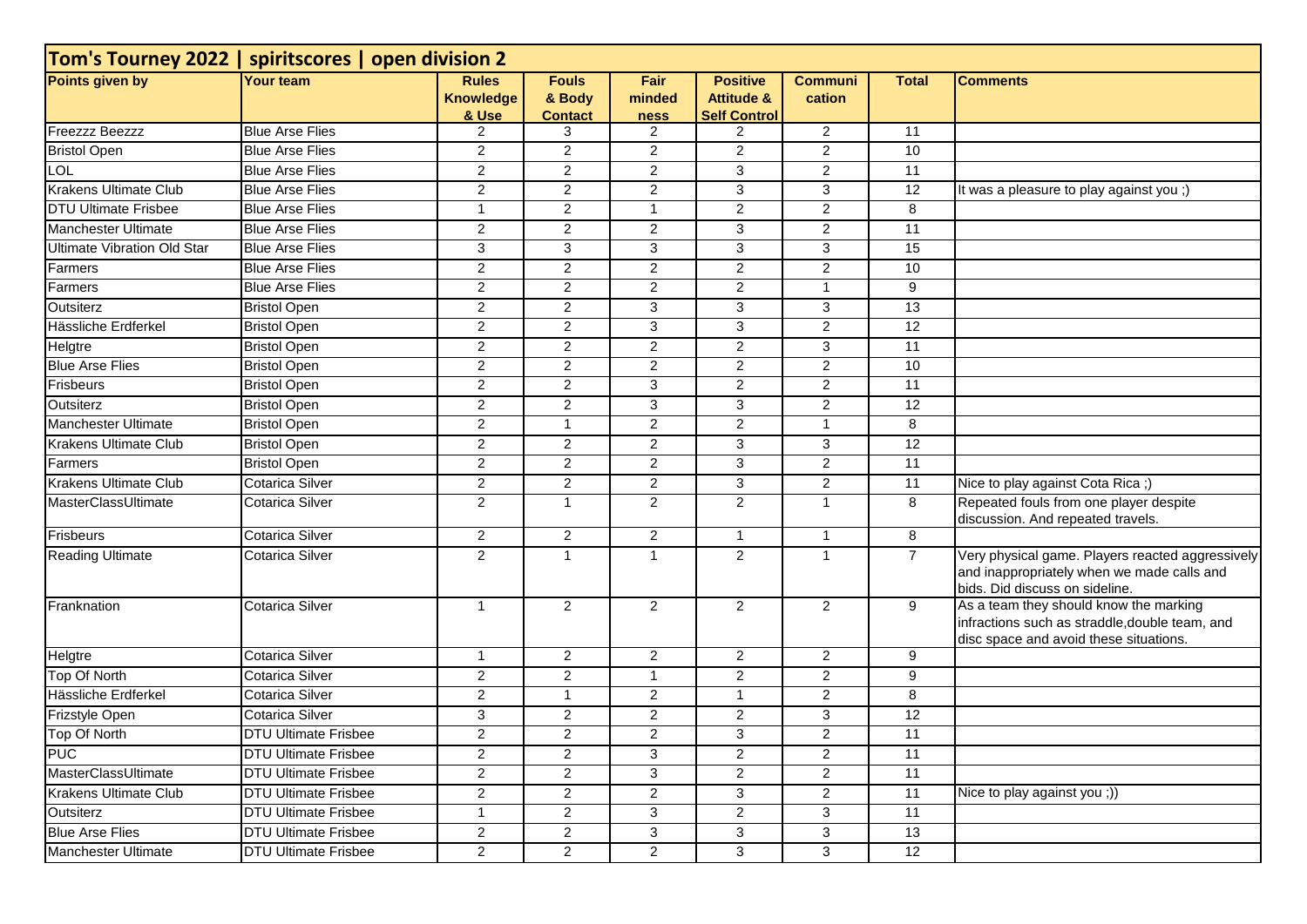| Points given by                    | <b>Your team</b>            | <b>Rules</b>     | <b>Fouls</b>   | Fair           | <b>Positive</b>       | <b>Communi</b> | <b>Total</b>    | <b>Comments</b>                                                                                                                                                                                                                                                                                                                                                                                                                                                                    |
|------------------------------------|-----------------------------|------------------|----------------|----------------|-----------------------|----------------|-----------------|------------------------------------------------------------------------------------------------------------------------------------------------------------------------------------------------------------------------------------------------------------------------------------------------------------------------------------------------------------------------------------------------------------------------------------------------------------------------------------|
|                                    |                             | <b>Knowledge</b> | & Body         | minded         | <b>Attitude &amp;</b> | cation         |                 |                                                                                                                                                                                                                                                                                                                                                                                                                                                                                    |
|                                    |                             | & Use            | <b>Contact</b> | <b>ness</b>    | <b>Self Control</b>   |                |                 |                                                                                                                                                                                                                                                                                                                                                                                                                                                                                    |
| Frisbeurs                          | <b>DTU Ultimate Frisbee</b> | $\overline{2}$   | 3              | 3              | $\overline{2}$        | $\overline{2}$ | 12              |                                                                                                                                                                                                                                                                                                                                                                                                                                                                                    |
| Frizstyle Open                     | Farmers                     | $\overline{2}$   | 3              | 3              | $\overline{2}$        | $\overline{a}$ | 12              |                                                                                                                                                                                                                                                                                                                                                                                                                                                                                    |
| <b>SUFC Odin</b>                   | Farmers                     | $\overline{2}$   | $\mathbf{1}$   | $\overline{c}$ | 3                     | $\overline{a}$ | 10              |                                                                                                                                                                                                                                                                                                                                                                                                                                                                                    |
| Manchester Ultimate                | Farmers                     | $\mathbf{1}$     | $\overline{2}$ | $\overline{2}$ | 3                     | 3              | 11              |                                                                                                                                                                                                                                                                                                                                                                                                                                                                                    |
| GOLD                               | Farmers                     | $\overline{2}$   | $\overline{2}$ | $\overline{2}$ | $\overline{2}$        | 3              | 11              |                                                                                                                                                                                                                                                                                                                                                                                                                                                                                    |
| Outsiterz                          | Farmers                     | 1                | $\overline{2}$ | $\mathbf 0$    | 3                     | $\overline{2}$ | 8               | There were 2 or 3 questionable calls that seemed<br>to be only called to keep the possession, the<br>player did not listen to the opponents point of                                                                                                                                                                                                                                                                                                                               |
| <b>Blue Arse Flies</b>             | Farmers                     | $\overline{2}$   | $\overline{2}$ | $\overline{2}$ | $\overline{2}$        | $\mathbf{2}$   | 10              |                                                                                                                                                                                                                                                                                                                                                                                                                                                                                    |
| <b>Blue Arse Flies</b>             | Farmers                     | $\overline{2}$   | $\overline{2}$ | $\overline{2}$ | $\overline{2}$        | $\overline{2}$ | 10              |                                                                                                                                                                                                                                                                                                                                                                                                                                                                                    |
| <b>Bristol Open</b>                | Farmers                     | $\overline{a}$   | $\overline{2}$ | $\overline{c}$ | $\overline{a}$        | $\overline{a}$ | 10              |                                                                                                                                                                                                                                                                                                                                                                                                                                                                                    |
| Frisbeurs                          | Farmers                     | $\overline{2}$   | $\overline{2}$ | $\overline{c}$ | $\overline{2}$        | $\overline{a}$ | 10              |                                                                                                                                                                                                                                                                                                                                                                                                                                                                                    |
| <b>Solebang Ultimate Club</b>      | Franknation                 | $\overline{2}$   | $\overline{2}$ | $\overline{c}$ | 3                     | $\overline{a}$ | 11              |                                                                                                                                                                                                                                                                                                                                                                                                                                                                                    |
| Hässliche Erdferkel                | Franknation                 | 3                | $\mathbf{2}$   | 3              | 3                     | 3              | 14              |                                                                                                                                                                                                                                                                                                                                                                                                                                                                                    |
| Manchester Ultimate                | Franknation                 | $\overline{2}$   | $\overline{2}$ | $\overline{2}$ | 3                     | $\overline{2}$ | 11              |                                                                                                                                                                                                                                                                                                                                                                                                                                                                                    |
| <b>Frizzly Bears</b>               | Franknation                 | $\overline{2}$   | $\overline{2}$ | $\mathbf{1}$   | $\overline{2}$        | 3              | 10              |                                                                                                                                                                                                                                                                                                                                                                                                                                                                                    |
| <b>Frizzly Bears</b>               | Franknation                 | $\overline{2}$   | $\overline{2}$ | 3              | 3                     | $\overline{c}$ | 12              |                                                                                                                                                                                                                                                                                                                                                                                                                                                                                    |
| <b>PUC</b>                         | Franknation                 | $\overline{a}$   | $\overline{2}$ | $\mathbf{2}$   | 3                     | $\mathbf{1}$   | 10              |                                                                                                                                                                                                                                                                                                                                                                                                                                                                                    |
| Cotarica Silver                    | Franknation                 | $\overline{2}$   | $\overline{2}$ | $\overline{2}$ | $\overline{2}$        | $\overline{2}$ | 10              |                                                                                                                                                                                                                                                                                                                                                                                                                                                                                    |
| <b>Freezzz Beezzz</b>              | Franknation                 | $\overline{2}$   | $\overline{2}$ | $\overline{2}$ | $\overline{2}$        | $\overline{2}$ | 10              |                                                                                                                                                                                                                                                                                                                                                                                                                                                                                    |
| <b>Ultimate Vibration Old Star</b> | Franknation                 | $\overline{a}$   | 3              | $\mathbf{3}$   | 3                     | 3              | $\overline{14}$ |                                                                                                                                                                                                                                                                                                                                                                                                                                                                                    |
| <b>LOL</b>                         | Freezzz Beezzz              | $\overline{2}$   | $\overline{2}$ | $\overline{2}$ | 3                     | $\overline{2}$ | 11              | There was a pick call which was controversary,<br>and we discussed a lot. So, after the call our<br>player stopped, therefore he did not catch the<br>disc. The call totally affected the play because:<br>-the pick was called on our player<br>he heard it and immediately stopped<br>the thrower made an uncompleted pass<br>According to you it was a turn, accordig to us it<br>wasnt. Finally it was decided to be a turn. As per<br>the rules it could not have been a turn |
| GOLD                               | <b>Freezzz Beezzz</b>       | $\overline{2}$   | $\overline{2}$ | 3              | $\overline{a}$        | 3              | $\overline{12}$ |                                                                                                                                                                                                                                                                                                                                                                                                                                                                                    |
| <b>Blue Arse Flies</b>             | Freezzz Beezzz              | $\overline{2}$   | $\overline{2}$ | $\overline{c}$ | $\overline{2}$        | $\overline{a}$ | 10              |                                                                                                                                                                                                                                                                                                                                                                                                                                                                                    |
| <b>SUFC Odin</b>                   | Freezzz Beezzz              | $\overline{a}$   | $\overline{2}$ | $\mathbf{3}$   | 3                     | $\overline{a}$ | 12              |                                                                                                                                                                                                                                                                                                                                                                                                                                                                                    |
| <b>Frizzly Bears</b>               | <b>Freezzz Beezzz</b>       | $\overline{2}$   | $\overline{2}$ | $\overline{2}$ | 3                     | $\overline{2}$ | 11              |                                                                                                                                                                                                                                                                                                                                                                                                                                                                                    |
| <b>LOL</b>                         | Freezzz Beezzz              | $\overline{2}$   | $\overline{2}$ | 3              | $\overline{c}$        | $\overline{a}$ | 11              |                                                                                                                                                                                                                                                                                                                                                                                                                                                                                    |
| Franknation                        | Freezzz Beezzz              | $\overline{2}$   | $\overline{2}$ | 3              | $\overline{2}$        | 3              | 12              |                                                                                                                                                                                                                                                                                                                                                                                                                                                                                    |
| Hässliche Erdferkel                | Freezzz Beezzz              | $\overline{a}$   | $\overline{2}$ | 3              | $\overline{a}$        | 3              | 12              |                                                                                                                                                                                                                                                                                                                                                                                                                                                                                    |
| <b>Ultimate Vibration Old Star</b> | Freezzz Beezzz              | $\overline{a}$   | $\overline{2}$ | $\mathbf{2}$   | $\overline{a}$        | 3              | 11              |                                                                                                                                                                                                                                                                                                                                                                                                                                                                                    |
| Cotarica Silver                    | Frisbeurs                   | $\overline{a}$   | $\overline{2}$ | 3              | $\overline{2}$        | $\overline{3}$ | 12              |                                                                                                                                                                                                                                                                                                                                                                                                                                                                                    |
| <b>Reading Ultimate</b>            | Frisbeurs                   | $\overline{a}$   | $\overline{2}$ | $\overline{2}$ | $\mathbf{3}$          | 3              | 12              |                                                                                                                                                                                                                                                                                                                                                                                                                                                                                    |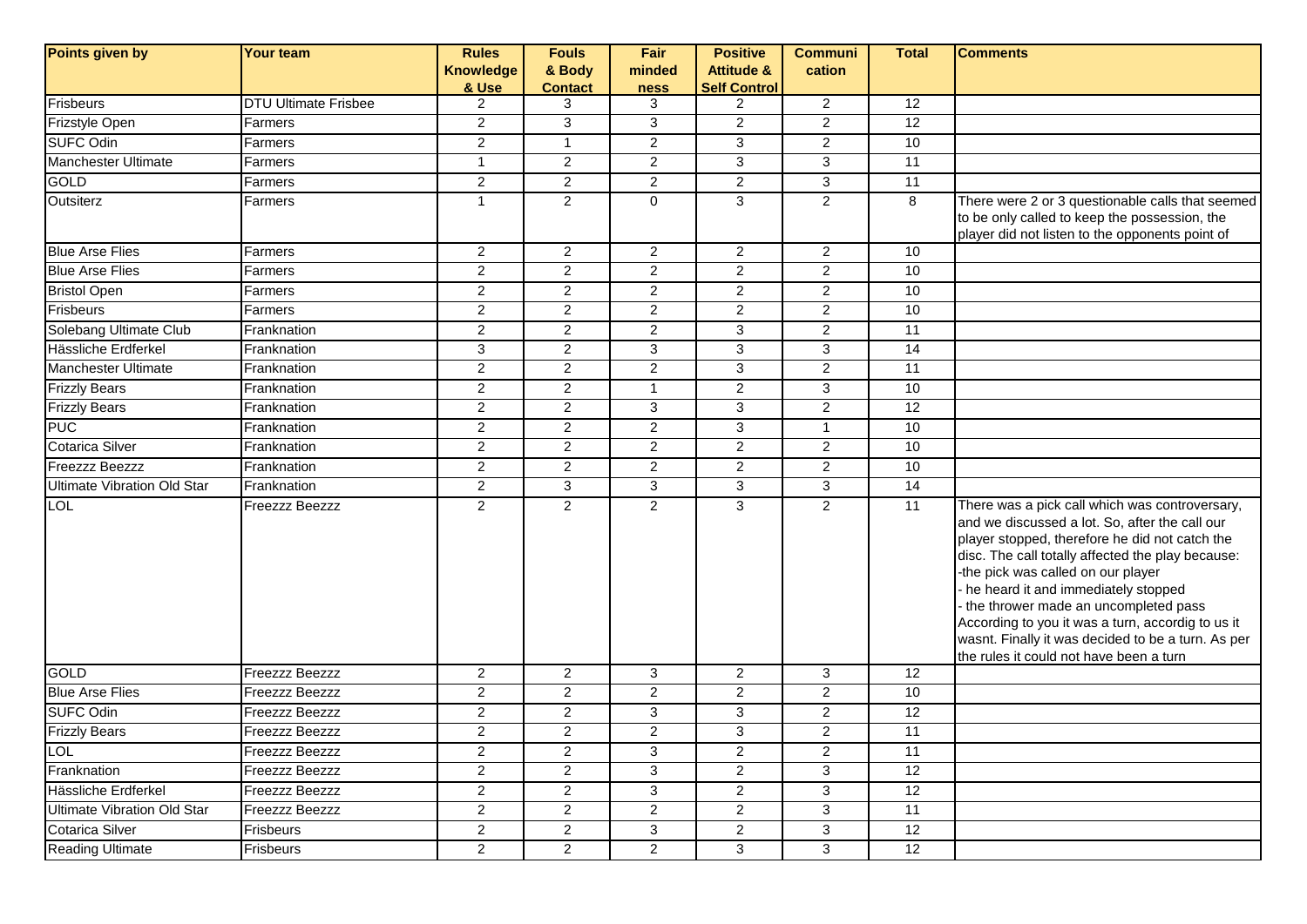| Points given by                    | <b>Your team</b>      | <b>Rules</b>     | <b>Fouls</b>   | Fair                | <b>Positive</b>       | <b>Communi</b> | <b>Total</b>    | <b>Comments</b>                                                                                      |
|------------------------------------|-----------------------|------------------|----------------|---------------------|-----------------------|----------------|-----------------|------------------------------------------------------------------------------------------------------|
|                                    |                       | <b>Knowledge</b> | & Body         | minded              | <b>Attitude &amp;</b> | cation         |                 |                                                                                                      |
|                                    |                       | & Use            | <b>Contact</b> | <b>ness</b>         | <b>Self Control</b>   |                |                 |                                                                                                      |
| <b>Krakens Ultimate Club</b>       | <b>Frisbeurs</b>      | $\overline{2}$   | 3              | 2                   | 3                     | 3              | 13              | We love to play against Frisbeurs ;)) I hope we<br>play again somewhere in the future !!             |
| Outsiterz                          | <b>Frisbeurs</b>      | $\overline{1}$   | $\overline{2}$ | 3                   | 3                     | $\overline{2}$ | $\overline{11}$ |                                                                                                      |
| <b>Krakens Ultimate Club</b>       | Frisbeurs             | $\overline{2}$   | $\overline{2}$ | $\overline{2}$      | $\mathbf{3}$          | $\overline{c}$ | 11              | Nice to play again against you ;)                                                                    |
| <b>DTU Ultimate Frisbee</b>        | Frisbeurs             | $\overline{c}$   | $\overline{a}$ | $\mathbf{1}$        | 3                     | $\mathbf{3}$   | 11              |                                                                                                      |
| <b>Bristol Open</b>                | Frisbeurs             | $\overline{c}$   | $\overline{2}$ | $\overline{2}$      | 3                     | $\overline{2}$ | 11              |                                                                                                      |
| <b>DTU Ultimate Frisbee</b>        | Frisbeurs             | $\overline{2}$   | 3              | $\overline{2}$      | $\overline{2}$        | 3              | 12              |                                                                                                      |
| Farmers                            | <b>Frisbeurs</b>      | $\overline{1}$   | $\overline{2}$ | $\overline{2}$      | 3                     | $\overline{2}$ | 10              | They had hard time with the English which made<br>it hard to communicate, but overall we liked their |
| <b>SUFC Odin</b>                   | Frizstyle Open        | $\overline{c}$   | $\overline{2}$ | $\overline{2}$      | $\mathbf{2}$          | $\overline{2}$ | 10              |                                                                                                      |
| Farmers                            | Frizstyle Open        | $\overline{2}$   | $\overline{2}$ | $\overline{2}$      | $\overline{2}$        | $\overline{2}$ | 10              |                                                                                                      |
| <b>GOLD</b>                        | Frizstyle Open        | $\overline{c}$   | $\overline{2}$ | $\overline{2}$      | 3                     | $\overline{2}$ | 11              |                                                                                                      |
| <b>PUC</b>                         | Frizstyle Open        | $\overline{2}$   | $\overline{2}$ | $\overline{2}$      | $\overline{1}$        | $\overline{2}$ | 9               |                                                                                                      |
| Solebang Ultimate Club             | <b>Frizstyle Open</b> | $\overline{2}$   | $\overline{2}$ | 3                   | 3                     | $\overline{2}$ | $\overline{12}$ |                                                                                                      |
| Hässliche Erdferkel                | Frizstyle Open        | $\overline{a}$   | $\overline{a}$ | $\overline{2}$      | 3                     | $\overline{2}$ | 11              |                                                                                                      |
| <b>Reading Ultimate</b>            | Frizstyle Open        | $\overline{2}$   | $\overline{2}$ | $\overline{\omega}$ | $\overline{2}$        | $\overline{2}$ | $\overline{11}$ |                                                                                                      |
| <b>Ultimate Vibration Old Star</b> | Frizstyle Open        | $\overline{a}$   | $\overline{2}$ | $\overline{2}$      | $\overline{2}$        | $\mathbf{1}$   | 9               |                                                                                                      |
| Cotarica Silver                    | Frizstyle Open        | $\overline{2}$   | $\overline{2}$ | 3                   | 2                     | 3              | 12              |                                                                                                      |
| Franknation                        | <b>Frizzly Bears</b>  | $\overline{2}$   | $\overline{2}$ | $\overline{\omega}$ | 2                     | $\overline{2}$ | $\overline{11}$ |                                                                                                      |
| Solebang Ultimate Club             | <b>Frizzly Bears</b>  | $\overline{c}$   | $\mathbf{1}$   | $\mathbf{3}$        | $\boldsymbol{2}$      | 3              | 11              |                                                                                                      |
| Manchester Ultimate                | <b>Frizzly Bears</b>  | $\overline{c}$   | $\overline{a}$ | $\overline{2}$      | 3                     | $\mathbf{2}$   | 11              |                                                                                                      |
| <b>SUFC Odin</b>                   | <b>Frizzly Bears</b>  | $\overline{c}$   | $\overline{2}$ | $\mathbf{1}$        | $\overline{2}$        | $\overline{2}$ | 9               |                                                                                                      |
| <b>Freezzz Beezzz</b>              | <b>Frizzly Bears</b>  | $\mathbf 1$      | $\overline{2}$ | 3                   | $\overline{2}$        | $\overline{2}$ | 10              |                                                                                                      |
| Franknation                        | <b>Frizzly Bears</b>  | $\overline{2}$   | $\overline{2}$ | $\overline{2}$      | 3                     | $\overline{2}$ | 11              |                                                                                                      |
| Top Of North                       | <b>Frizzly Bears</b>  | $\overline{a}$   | $\overline{2}$ | $\overline{2}$      | $\overline{2}$        | 3              | 11              |                                                                                                      |
| <b>GOLD</b>                        | <b>Frizzly Bears</b>  | $\overline{2}$   | $\overline{a}$ | $\overline{2}$      | $\overline{2}$        | $\overline{2}$ | 10              |                                                                                                      |
| Hässliche Erdferkel                | <b>Frizzly Bears</b>  | $\overline{2}$   | $\overline{2}$ | $\overline{2}$      | 3                     | 3              | 12              |                                                                                                      |
| <b>Helgtre</b>                     | <b>Frizzly Bears</b>  | $\overline{2}$   | $\overline{2}$ | 3                   | 2                     | $\overline{c}$ | 11              |                                                                                                      |
| SUFC Odin                          | GOLD                  | 2                | $\mathbf{1}$   | $\overline{2}$      | 3                     | $\overline{a}$ | 10              |                                                                                                      |
| Frizstyle Open                     | GOLD                  | $\mathbf{3}$     | $\overline{2}$ | دی                  | $\boldsymbol{2}$      | $\overline{c}$ | 12              |                                                                                                      |
| Farmers                            | <b>GOLD</b>           | $\overline{c}$   | $\overline{a}$ | $\mathbf{3}$        | 3                     | $\mathbf{2}$   | 12              |                                                                                                      |
| <b>Freezzz Beezzz</b>              | <b>GOLD</b>           | $\overline{c}$   | $\overline{2}$ | $\overline{2}$      | $\overline{2}$        | 3              | $\overline{11}$ |                                                                                                      |
| <b>SUFC Odin</b>                   | <b>GOLD</b>           | $\overline{a}$   | $\overline{2}$ | $\overline{2}$      | 3                     | $\overline{2}$ | $\overline{11}$ |                                                                                                      |
| <b>Frizzly Bears</b>               | GOLD                  | $\overline{2}$   | 2              | 2                   | 2                     | 2              | $10$            |                                                                                                      |
| Reading Ultimate                   | GOLD                  | $\overline{2}$   | $\overline{2}$ | 3                   | $\overline{2}$        | 3              | 12              |                                                                                                      |
| Hässliche Erdferkel                | <b>GOLD</b>           | $\overline{a}$   | $\overline{2}$ | $\overline{2}$      | $\overline{2}$        | $\overline{2}$ | 10              |                                                                                                      |
| Helgtre                            | GOLD                  | $\overline{a}$   | $\overline{2}$ | 3                   | $\overline{2}$        | $\overline{2}$ | 11              |                                                                                                      |
| Outsiterz                          | Hässliche Erdferkel   | $\overline{a}$   | $\overline{2}$ | $\overline{3}$      | $\overline{2}$        | $\overline{2}$ | $\overline{11}$ |                                                                                                      |
| Franknation                        | Hässliche Erdferkel   | $\overline{c}$   | $\overline{2}$ | $\overline{c}$      | 3                     | $\overline{a}$ | 11              |                                                                                                      |
| <b>Bristol Open</b>                | Hässliche Erdferkel   | $\overline{2}$   | $\overline{2}$ | 3                   | $\overline{2}$        | 3              | 12              | There was one bad reaction to a call but other<br>than that spirit was great.                        |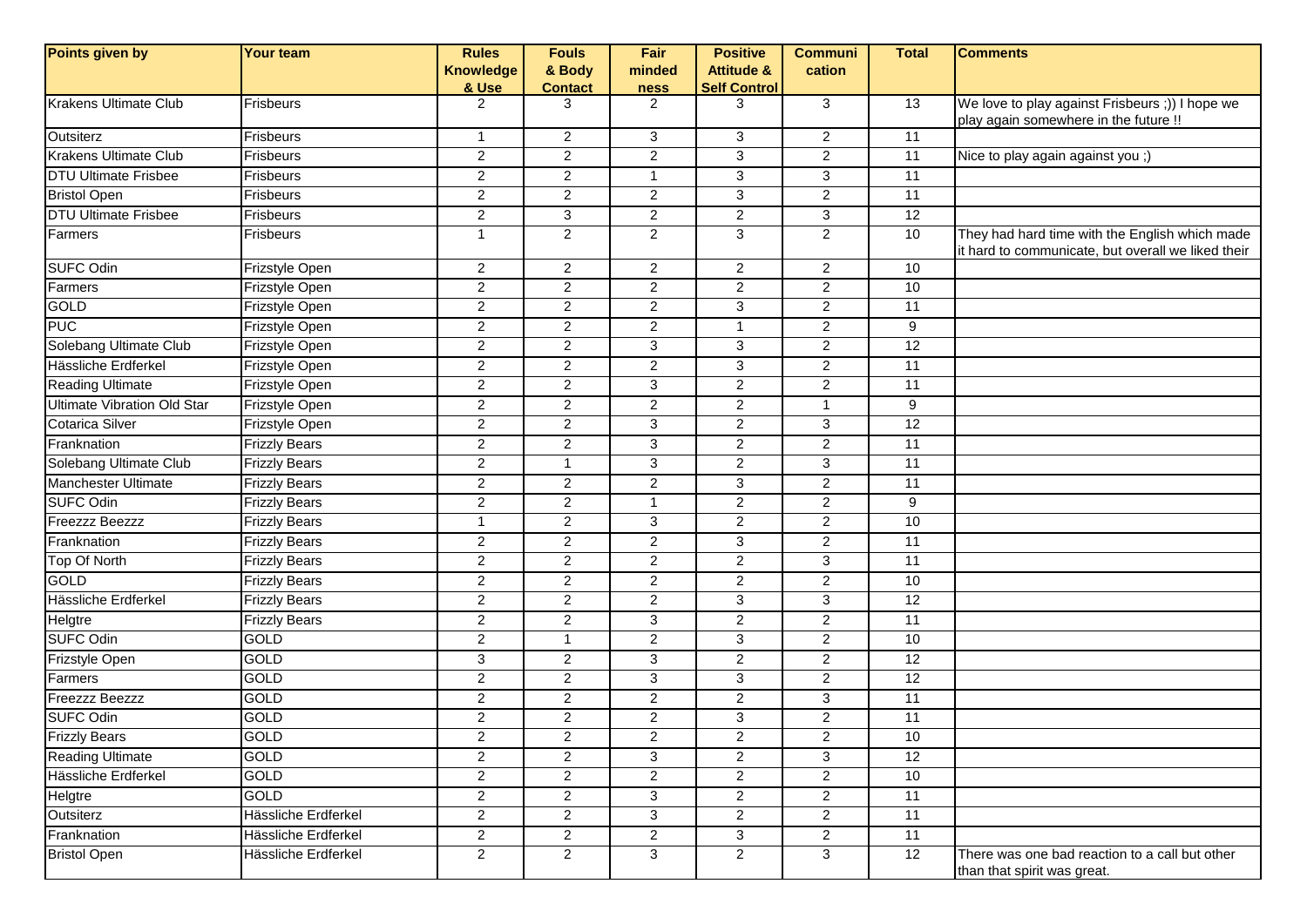| Points given by                    | <b>Your team</b>             | <b>Rules</b>     | <b>Fouls</b>   | Fair             | <b>Positive</b>       | <b>Communi</b> | <b>Total</b>    | <b>Comments</b>            |
|------------------------------------|------------------------------|------------------|----------------|------------------|-----------------------|----------------|-----------------|----------------------------|
|                                    |                              | <b>Knowledge</b> | & Body         | minded           | <b>Attitude &amp;</b> | cation         |                 |                            |
|                                    |                              | & Use            | <b>Contact</b> | ness             | <b>Self Control</b>   |                |                 |                            |
| Helgtre                            | Hässliche Erdferkel          |                  | 2              | 2                | $\overline{2}$        | $\mathbf{3}$   | 10              |                            |
| MasterClassUltimate                | Hässliche Erdferkel          | $\overline{2}$   | $\overline{c}$ | 3                | 3                     | $\overline{a}$ | 12              |                            |
| <b>Freezzz Beezzz</b>              | Hässliche Erdferkel          | $\overline{2}$   | $\overline{2}$ | $\overline{2}$   | $\overline{2}$        | $\overline{2}$ | 10              |                            |
| Frizstyle Open                     | Hässliche Erdferkel          | 3                | $\overline{c}$ | 3                | 3                     | 3              | 14              |                            |
| MasterClassUltimate                | Hässliche Erdferkel          | $\overline{2}$   | $\overline{2}$ | $\boldsymbol{2}$ | 3                     | $\overline{2}$ | 11              |                            |
| <b>Cotarica Silver</b>             | Hässliche Erdferkel          | $\overline{2}$   | $\mathbf{1}$   | 2                | $\overline{2}$        | $\overline{a}$ | 9               |                            |
| GOLD                               | Hässliche Erdferkel          | $\overline{c}$   | $\overline{c}$ | $\boldsymbol{2}$ | $\overline{c}$        | $\overline{c}$ | 10              |                            |
| <b>Frizzly Bears</b>               | Hässliche Erdferkel          | $\overline{2}$   | $\overline{2}$ | $\overline{2}$   | $\overline{2}$        | $\overline{3}$ | 11              |                            |
| Outsiterz                          | Helgtre                      | $\overline{2}$   | $\overline{2}$ | $\overline{2}$   | $\overline{1}$        | 3              | 10              |                            |
| <b>Bristol Open</b>                | Helgtre                      | $\overline{2}$   | $\overline{2}$ | $\mathbf{1}$     | $\overline{2}$        | $\overline{c}$ | 9               |                            |
| Hässliche Erdferkel                | Helgtre                      | $\overline{2}$   | $\overline{2}$ | 2                | 3                     | $\overline{a}$ | 11              |                            |
| <b>LOL</b>                         | Helgtre                      | $\overline{a}$   | $\overline{c}$ | 2                | $\overline{1}$        | $\overline{a}$ | 9               |                            |
| Top Of North                       | Helgtre                      | $\overline{2}$   | $\overline{2}$ | $\overline{2}$   | 3                     | $\overline{2}$ | 11              |                            |
| <b>PUC</b>                         | Helgtre                      | $\overline{2}$   | $\mathbf{1}$   | 2                | $\overline{2}$        | $\overline{2}$ | 9               |                            |
| <b>Reading Ultimate</b>            | Helgtre                      | $\overline{2}$   | $\overline{2}$ | 2                | $\overline{2}$        | $\overline{a}$ | 10              |                            |
| <b>Cotarica Silver</b>             | Helgtre                      | $\overline{2}$   | $\overline{2}$ | 3                | 3                     | $\overline{2}$ | $\overline{12}$ |                            |
| GOLD                               | Helgtre                      | $\overline{c}$   | $\overline{c}$ | $\sqrt{3}$       | 2                     | $\overline{c}$ | 11              |                            |
| <b>Frizzly Bears</b>               | Helgtre                      | $\overline{a}$   | $\overline{2}$ | $\overline{2}$   | $\overline{2}$        | $\overline{3}$ | $\overline{11}$ |                            |
| <b>Cotarica Silver</b>             | <b>Krakens Ultimate Club</b> | $\overline{2}$   | $\overline{2}$ | $\overline{2}$   | 3                     | $\overline{2}$ | 11              |                            |
| <b>Reading Ultimate</b>            | Krakens Ultimate Club        | $\overline{2}$   | $\overline{c}$ | $\overline{2}$   | $\overline{2}$        | $\mathbf{3}$   | 11              |                            |
| Frisbeurs                          | <b>Krakens Ultimate Club</b> | $\overline{a}$   | $\mathbf{3}$   | 3                | 3                     | $\overline{a}$ | $\overline{13}$ |                            |
| <b>DTU Ultimate Frisbee</b>        | <b>Krakens Ultimate Club</b> | $\overline{2}$   | $\overline{c}$ | 2                | $\overline{2}$        | $\overline{a}$ | 10              |                            |
| Frisbeurs                          | <b>Krakens Ultimate Club</b> | $\overline{a}$   | $\mathbf{3}$   | $\mathsf 3$      | 3                     | $\overline{c}$ | 13              |                            |
| Outsiterz                          | <b>Krakens Ultimate Club</b> | $\mathbf{1}$     | $\overline{2}$ | $\mathbf{1}$     | 3                     | $\overline{2}$ | 9               |                            |
| <b>Blue Arse Flies</b>             | Krakens Ultimate Club        | $\overline{2}$   | $\overline{2}$ | 2                | $\overline{2}$        | $\overline{a}$ | 10              |                            |
| <b>Bristol Open</b>                | <b>Krakens Ultimate Club</b> | $\mathbf{1}$     | $\overline{2}$ | $\boldsymbol{2}$ | $\overline{2}$        | $\overline{2}$ | 9               |                            |
| Manchester Ultimate                | Krakens Ultimate Club        | $\overline{2}$   | $\overline{c}$ | $\boldsymbol{2}$ | 3                     | $\overline{c}$ | 11              |                            |
| Helgtre                            | LOL                          | $\overline{a}$   | $\overline{c}$ | $\overline{2}$   | $\overline{2}$        | $\overline{c}$ | 10              |                            |
| <b>Blue Arse Flies</b>             | LOL                          | $\overline{a}$   | $\overline{2}$ | $\mathbf{2}$     | $\overline{2}$        | $\overline{2}$ | 10              |                            |
| Top Of North                       | LOL                          | $\overline{2}$   | $\overline{2}$ | 3                | 3                     | $\overline{2}$ | $\overline{12}$ |                            |
| <b>Freezzz Beezzz</b>              | <b>LOL</b>                   | $\overline{c}$   | $\mathbf{1}$   | 2                | $\overline{2}$        | $\overline{c}$ | 9               |                            |
| <b>Reading Ultimate</b>            | LOL                          | $\overline{2}$   | $\overline{2}$ | $\overline{2}$   | $\overline{2}$        | 3              | 11              |                            |
| Freezzz Beezzz                     | LOL                          | $\overline{a}$   | $\overline{2}$ | $\overline{c}$   | $\overline{2}$        | $\overline{2}$ | 10              |                            |
| <b>Solebang Ultimate Club</b>      | <b>LOL</b>                   | $\overline{2}$   | $\overline{2}$ | 3                | 3                     | 3              | 13              |                            |
| <b>Ultimate Vibration Old Star</b> | <b>LOL</b>                   | $\overline{2}$   | $\overline{3}$ | $\overline{3}$   | 3                     | $\overline{3}$ | 14              |                            |
| Franknation                        | Manchester Ultimate          | $\overline{c}$   | $\overline{2}$ | $\mathbf{2}$     | $\overline{a}$        | $\overline{a}$ | 10              |                            |
| Solebang Ultimate Club             | Manchester Ultimate          | $\overline{c}$   | $\overline{2}$ | $\mathbf{3}$     | $\overline{a}$        | $\overline{2}$ | 11              |                            |
| <b>Frizzly Bears</b>               | Manchester Ultimate          | $\mathbf{2}$     | $\overline{a}$ | $\sqrt{2}$       | 3                     | $\mathbf{3}$   | 12              |                            |
| Farmers                            | Manchester Ultimate          | $\overline{2}$   | $\overline{2}$ | 3                | 3                     | 3              | 13              | Tough game but good spirit |
| <b>DTU Ultimate Frisbee</b>        | Manchester Ultimate          | $\overline{a}$   | 3              | $\overline{2}$   | $\overline{2}$        | $\overline{2}$ | 11              |                            |
|                                    |                              |                  |                |                  |                       |                |                 |                            |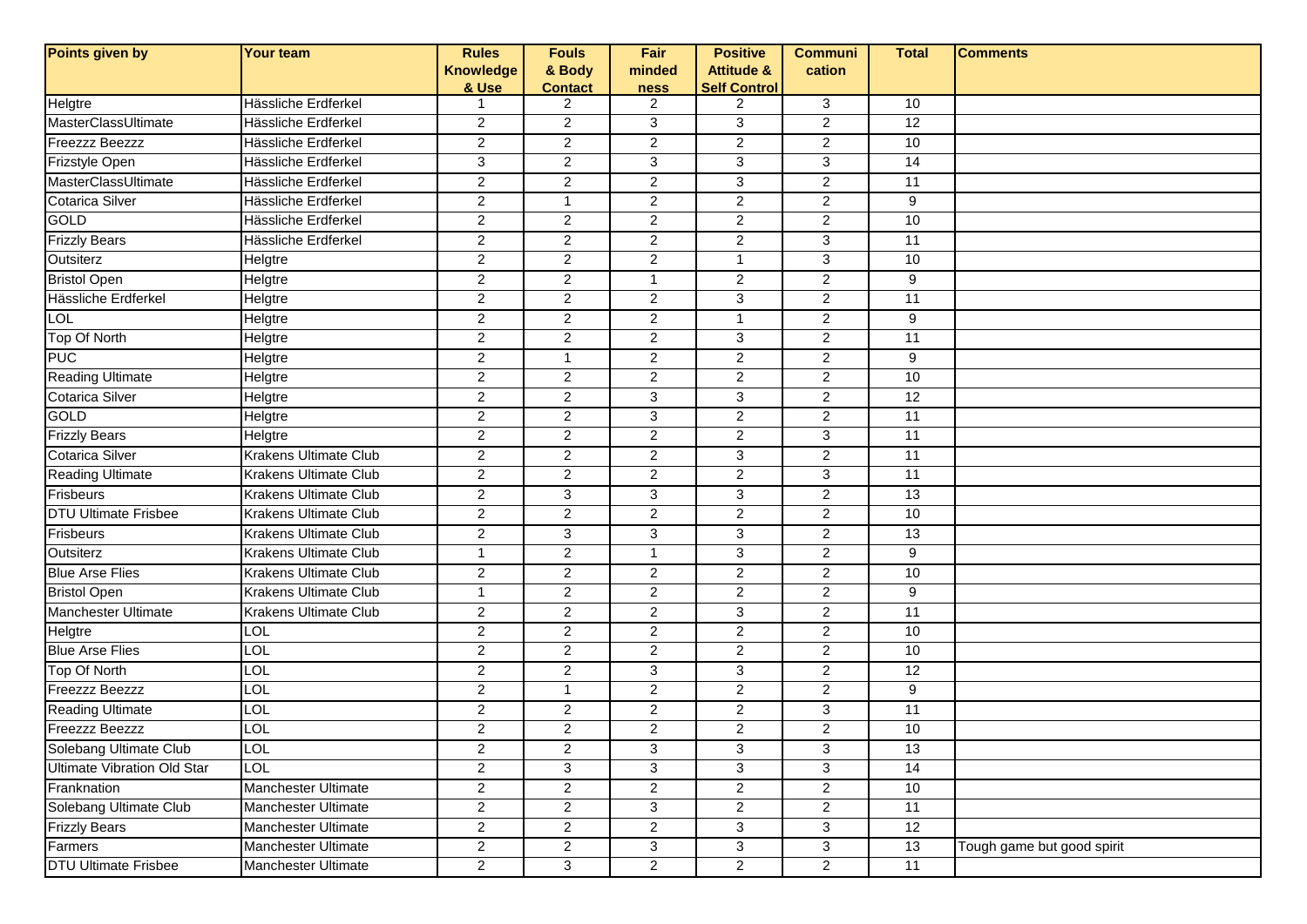| Points given by                    | <b>Your team</b>           | <b>Rules</b>     | <b>Fouls</b>   | Fair                    | <b>Positive</b>       | <b>Communi</b>            | <b>Total</b>    | <b>Comments</b>                                                                                         |
|------------------------------------|----------------------------|------------------|----------------|-------------------------|-----------------------|---------------------------|-----------------|---------------------------------------------------------------------------------------------------------|
|                                    |                            | <b>Knowledge</b> | & Body         | minded                  | <b>Attitude &amp;</b> | cation                    |                 |                                                                                                         |
|                                    |                            | & Use            | <b>Contact</b> | <b>ness</b>             | <b>Self Control</b>   |                           |                 |                                                                                                         |
| <b>Blue Arse Flies</b>             | Manchester Ultimate        | $\overline{2}$   | 2              | $\overline{2}$          | 3                     | $\overline{2}$            | 11              |                                                                                                         |
| <b>Krakens Ultimate Club</b>       | <b>Manchester Ultimate</b> | $\overline{2}$   | $\overline{2}$ | $\overline{2}$          | $\overline{2}$        | $\overline{2}$            | 10              | We doubt in fairmienddess to give 1 or 2,                                                               |
|                                    |                            |                  |                |                         |                       |                           |                 | because of the beginning of the game. But at the<br>end, the felling was ok, than we thought that a 10  |
|                                    |                            |                  |                |                         |                       |                           |                 | was the right spirit score. Thanks for the match !!                                                     |
| <b>Bristol Open</b>                | <b>Manchester Ultimate</b> | $\overline{2}$   | $\overline{2}$ | $\overline{2}$          | 3                     | $\overline{2}$            | 11              |                                                                                                         |
| Outsiterz                          | <b>Manchester Ultimate</b> | $\overline{2}$   | $\overline{2}$ | 2                       | 2                     | $\overline{2}$            | 10              |                                                                                                         |
| Farmers                            | <b>Manchester Ultimate</b> | $\overline{2}$   | $\overline{2}$ | 3                       | 3                     | $\overline{2}$            | 12              |                                                                                                         |
| <b>PUC</b>                         | MasterClassUltimate        | $\overline{2}$   | $\mathbf{1}$   | $\overline{2}$          | $\overline{2}$        | $\overline{2}$            | 9               |                                                                                                         |
| Top Of North                       | MasterClassUltimate        | 2                | $\overline{2}$ | 3                       | $\overline{2}$        | 3                         | 12              |                                                                                                         |
| Cotarica Silver                    | MasterClassUltimate        | $\overline{c}$   | $\overline{a}$ | $\sqrt{2}$              | 3                     | $\mathbf{3}$              | 12              |                                                                                                         |
| <b>DTU Ultimate Frisbee</b>        | MasterClassUltimate        | $\overline{c}$   | 3              | $\overline{2}$          | 3                     | $\overline{2}$            | $\overline{12}$ |                                                                                                         |
| Franknation                        | MasterClassUltimate        | $\overline{2}$   | $\overline{2}$ | $\overline{3}$          | 3                     | $\overline{2}$            | $\overline{12}$ |                                                                                                         |
| Solebang Ultimate Club             | MasterClassUltimate        | $\overline{c}$   | 3              | 3                       | $\overline{2}$        | $\overline{2}$            | 12              |                                                                                                         |
| Hässliche Erdferkel                | MasterClassUltimate        | $\mathbf 1$      | $\overline{2}$ | $\overline{c}$          | $\overline{2}$        | 3                         | 10              |                                                                                                         |
| <b>Bristol Open</b>                | Outsiterz                  | $\overline{2}$   | $\overline{a}$ | $\overline{2}$          | $\overline{2}$        | 3                         | 11              |                                                                                                         |
| Hässliche Erdferkel                | Outsiterz                  | $\overline{2}$   | $\overline{2}$ | $\overline{2}$          | 3                     | $\overline{2}$            | 11              |                                                                                                         |
| <b>Helgtre</b>                     | Outsiterz                  | $\overline{c}$   | $\overline{3}$ | $\overline{2}$          | $\overline{c}$        | $\overline{2}$            | $\overline{11}$ |                                                                                                         |
| Frisbeurs                          | Outsiterz                  | 2                | $\overline{2}$ | 3                       | 3                     | $\overline{c}$            | 12              |                                                                                                         |
| <b>DTU Ultimate Frisbee</b>        | Outsiterz                  | $\overline{c}$   | $\overline{2}$ | $\overline{2}$          | $\overline{c}$        | $\overline{c}$            | 10              |                                                                                                         |
| <b>Krakens Ultimate Club</b>       | Outsiterz                  | 3                | $\overline{a}$ | $\overline{2}$          | $\overline{2}$        | $\overline{2}$            | 11              |                                                                                                         |
| <b>Bristol Open</b>                | Outsiterz                  | $\overline{2}$   | $\overline{2}$ | 2                       | $\overline{2}$        | $\overline{2}$            | 10              |                                                                                                         |
| <b>Manchester Ultimate</b>         | Outsiterz                  | $\overline{2}$   | $\overline{2}$ | 3                       | 2                     | $\overline{2}$            | $\overline{11}$ |                                                                                                         |
| Farmers                            | Outsiterz                  | 3                | $\mathbf{1}$   | 3                       | $\overline{2}$        | $\overline{2}$            | 11              | After the game they said that they will probably<br>give us low spirit score for few things, we felt it |
|                                    |                            |                  |                |                         |                       |                           |                 | would be better to talk about it midgame so we                                                          |
| MasterClassUltimate                | PUC                        | $\overline{2}$   | $\overline{2}$ | $\overline{2}$          | 3                     | $\overline{2}$            | 11              |                                                                                                         |
| <b>DTU Ultimate Frisbee</b>        | PUC                        | $\overline{c}$   | $\overline{2}$ | $\overline{c}$          | 3                     | $\overline{c}$            | 11              |                                                                                                         |
| Top Of North                       | PUC                        | 2                | $\overline{2}$ | $\overline{2}$          | $\overline{c}$        | 3                         | 11              |                                                                                                         |
| Solebang Ultimate Club             | <b>PUC</b>                 | $\overline{2}$   | $\mathbf{1}$   | $\overline{2}$          | $\overline{2}$        | 3                         | 10              |                                                                                                         |
| Frizstyle Open                     | <b>PUC</b>                 | 3                | $\overline{2}$ | $\sqrt{2}$              | $\overline{2}$        | 3                         | 12              |                                                                                                         |
| <b>SUFC Odin</b>                   | <b>PUC</b>                 | $\mathbf{1}$     | $\overline{2}$ | ن                       | $\overline{2}$        | $\mathbf{1}$              | $\overline{9}$  | Most of the team did not speak English which<br>communication difficult                                 |
| Helgtre                            | <b>PUC</b>                 | $\overline{c}$   | $\overline{2}$ | $\overline{c}$          | $\overline{1}$        | $\overline{a}$            | 9               |                                                                                                         |
| Franknation                        | <b>PUC</b>                 | $\overline{c}$   | $\overline{a}$ | $\overline{\mathbf{c}}$ | $\overline{c}$        | $\ensuremath{\mathsf{3}}$ | $\overline{11}$ |                                                                                                         |
| <b>Ultimate Vibration Old Star</b> | <b>PUC</b>                 | $\overline{c}$   | $\overline{a}$ | $\overline{2}$          | $\overline{2}$        | $\overline{a}$            | 10              |                                                                                                         |
| Frisbeurs                          | <b>Reading Ultimate</b>    | $\overline{2}$   | $\overline{2}$ | 3                       | 3                     | $\overline{a}$            | 12              |                                                                                                         |
| Krakens Ultimate Club              | <b>Reading Ultimate</b>    | $\overline{2}$   | $\overline{2}$ | $\overline{2}$          | 3                     | $\overline{3}$            | 12              | It was pleasure to play this thigh game;)                                                               |
| Cotarica Silver                    | <b>Reading Ultimate</b>    | $\overline{c}$   | $\overline{2}$ | $\overline{c}$          | $\overline{a}$        | $\mathbf{2}^{\prime}$     | 10              |                                                                                                         |
| Top Of North                       | <b>Reading Ultimate</b>    | $\overline{2}$   | $\overline{2}$ | $\mathbf{1}$            | $\overline{2}$        | $\mathbf{1}$              | 8               |                                                                                                         |
| <b>LOL</b>                         | <b>Reading Ultimate</b>    | $\overline{a}$   | $\overline{2}$ | $\overline{2}$          | 3                     | $\overline{2}$            | 11              |                                                                                                         |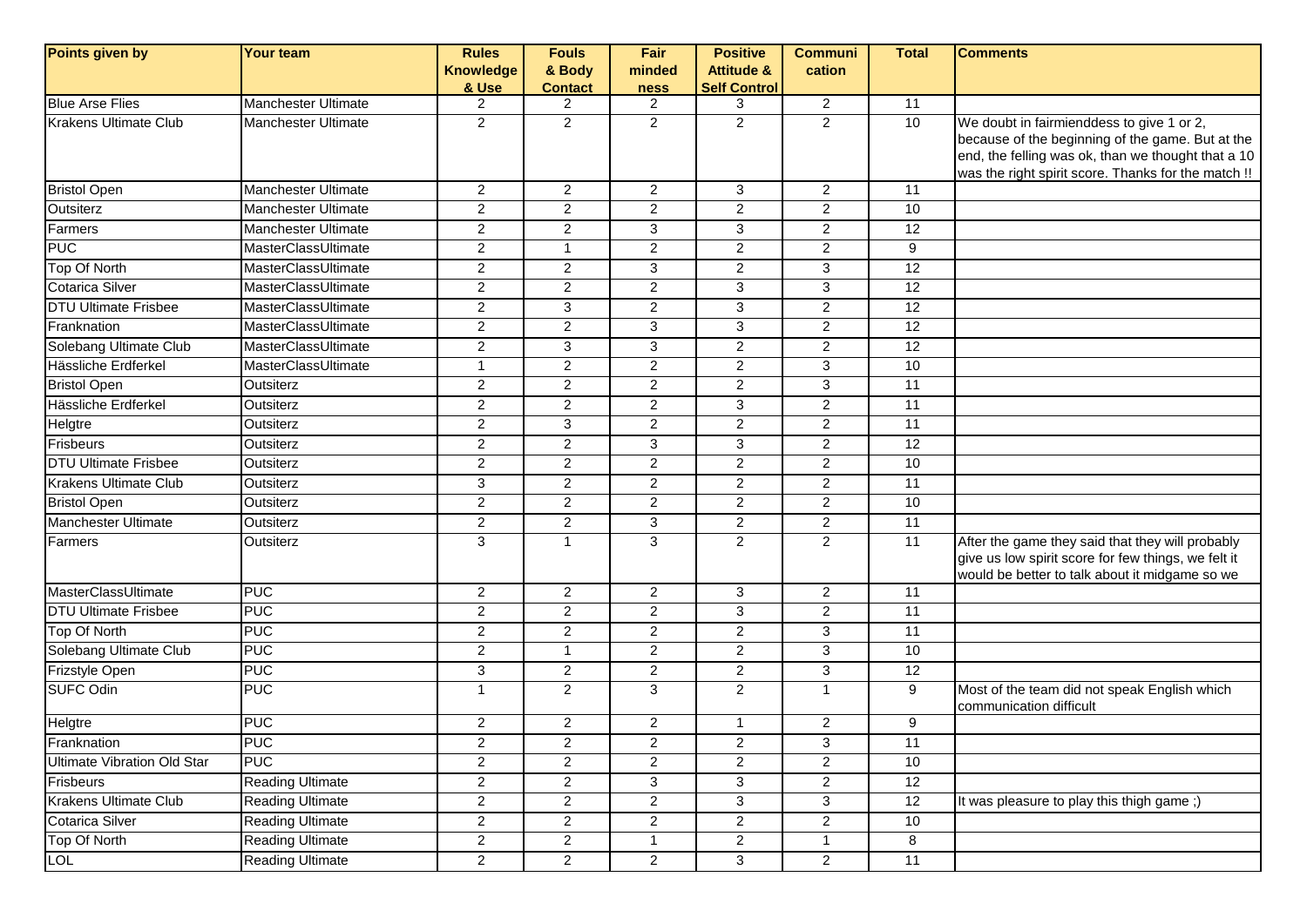| Points given by                    | <b>Your team</b>                   | <b>Rules</b>     | <b>Fouls</b>   | Fair                      | <b>Positive</b>       | <b>Communi</b> | <b>Total</b>    | <b>Comments</b>                                                                   |
|------------------------------------|------------------------------------|------------------|----------------|---------------------------|-----------------------|----------------|-----------------|-----------------------------------------------------------------------------------|
|                                    |                                    | <b>Knowledge</b> | & Body         | minded                    | <b>Attitude &amp;</b> | cation         |                 |                                                                                   |
|                                    |                                    | & Use            | <b>Contact</b> | ness                      | <b>Self Control</b>   |                |                 |                                                                                   |
| Solebang Ultimate Club             | <b>Reading Ultimate</b>            | $\overline{2}$   | 3              | 3                         | 3                     | 3              | 14              |                                                                                   |
| Helgtre                            | <b>Reading Ultimate</b>            | $\overline{2}$   | $\overline{c}$ | $\overline{2}$            | 3                     | 3              | 12              |                                                                                   |
| <b>GOLD</b>                        | <b>Reading Ultimate</b>            | $\overline{2}$   | $\overline{2}$ | $\overline{2}$            | 3                     | $\overline{3}$ | 12              |                                                                                   |
| Frizstyle Open                     | <b>Reading Ultimate</b>            | 3                | $\mathbf{3}$   | $\boldsymbol{2}$          | 3                     | 3              | 14              |                                                                                   |
| Top Of North                       | <b>Reading Ultimate</b>            | $\overline{c}$   | $\overline{2}$ | $\boldsymbol{2}$          | 3                     | $\overline{2}$ | 11              |                                                                                   |
| Franknation                        | Solebang Ultimate Club             | $\overline{c}$   | $\overline{c}$ | $\overline{2}$            | $\overline{2}$        | 3              | 11              |                                                                                   |
| <b>PUC</b>                         | Solebang Ultimate Club             | $\overline{c}$   | $\overline{c}$ | $\mathfrak{S}$            | $\overline{c}$        | 3              | 12              |                                                                                   |
| Manchester Ultimate                | Solebang Ultimate Club             | $\overline{2}$   | $\overline{2}$ | $\overline{2}$            | 3                     | $\overline{2}$ | $\overline{11}$ |                                                                                   |
| <b>Frizzly Bears</b>               | Solebang Ultimate Club             | $\overline{2}$   | $\overline{c}$ | $\overline{2}$            | 3                     | $\overline{2}$ | 11              |                                                                                   |
| Frizstyle Open                     | Solebang Ultimate Club             | $\overline{2}$   | $\overline{c}$ | 3                         | 3                     | 3              | 13              |                                                                                   |
| <b>Reading Ultimate</b>            | Solebang Ultimate Club             | $\overline{2}$   | $\overline{c}$ | 3                         | 3                     | $\overline{2}$ | $\overline{12}$ |                                                                                   |
| MasterClassUltimate                | Solebang Ultimate Club             | $\overline{2}$   | $\overline{c}$ | 2                         | $\overline{2}$        | $\overline{2}$ | 10              |                                                                                   |
| <b>LOL</b>                         | Solebang Ultimate Club             | $\overline{2}$   | $\overline{2}$ | $\overline{3}$            | 3                     | $\overline{3}$ | 13              |                                                                                   |
| <b>SUFC Odin</b>                   | Solebang Ultimate Club             | $\overline{c}$   | $\overline{c}$ | $\boldsymbol{2}$          | 3                     | 3              | $\overline{12}$ |                                                                                   |
| <b>Ultimate Vibration Old Star</b> | Solebang Ultimate Club             | $\overline{2}$   | $\overline{2}$ | 2                         | 3                     | 3              | 12              |                                                                                   |
| Frizstyle Open                     | <b>SUFC Odin</b>                   | 3                | $\overline{2}$ | 3                         | $\overline{c}$        | 3              | $\overline{13}$ |                                                                                   |
| <b>Frizzly Bears</b>               | <b>SUFC Odin</b>                   | $\overline{c}$   | $\overline{c}$ | $\boldsymbol{2}$          | $\overline{c}$        | $\overline{c}$ | 10              |                                                                                   |
| Farmers                            | <b>SUFC Odin</b>                   | $\overline{2}$   | $\mathbf{1}$   | $\overline{2}$            | $\overline{1}$        | $\overline{2}$ | 8               | Free specific players were not so great, although<br>the team was good in general |
| GOLD                               | <b>SUFC Odin</b>                   | $\overline{2}$   | $\overline{c}$ | 3                         | 3                     | $\overline{2}$ | 12              |                                                                                   |
| Freezzz Beezzz                     | <b>SUFC Odin</b>                   | $\overline{c}$   | $\mathbf{1}$   | $\boldsymbol{2}$          | $\overline{2}$        | $\overline{c}$ | 9               |                                                                                   |
| <b>PUC</b>                         | <b>SUFC Odin</b>                   | 1                | $\overline{c}$ | 2                         | $\overline{c}$        | $\mathbf 1$    | 8               |                                                                                   |
| GOLD                               | <b>SUFC Odin</b>                   | $\overline{2}$   | $\overline{c}$ | $\mathfrak{S}$            | $\overline{c}$        | $\mathbf{3}$   | 12              |                                                                                   |
| Solebang Ultimate Club             | <b>SUFC Odin</b>                   | $\overline{2}$   | $\overline{2}$ | $\overline{3}$            | 3                     | $\overline{3}$ | 13              |                                                                                   |
| <b>Ultimate Vibration Old Star</b> | <b>SUFC Odin</b>                   | 3                | $\mathbf{3}$   | 3                         | 3                     | $\mathbf{3}$   | 15              |                                                                                   |
| <b>DTU Ultimate Frisbee</b>        | Top Of North                       | $\overline{2}$   | $\mathbf{1}$   | 3                         | $\overline{2}$        | $\mathbf{1}$   | 9               |                                                                                   |
| MasterClassUltimate                | Top Of North                       | $\overline{c}$   | $\overline{c}$ | $\ensuremath{\mathsf{3}}$ | 3                     | $\overline{2}$ | $\overline{12}$ | Sound bunch of lads                                                               |
| <b>PUC</b>                         | Top Of North                       | $\overline{c}$   | $\overline{c}$ | $\mathfrak{S}$            | 3                     | $\overline{a}$ | 12              |                                                                                   |
| <b>Reading Ultimate</b>            | Top Of North                       | $\overline{2}$   | $\overline{2}$ | $\overline{2}$            | $\overline{3}$        | $\mathbf{1}$   | 10              |                                                                                   |
| <b>LOL</b>                         | <b>Top Of North</b>                | $\overline{2}$   | 3              | 2                         | 3                     | $\overline{2}$ | $\overline{12}$ |                                                                                   |
| <b>Frizzly Bears</b>               | Top Of North                       | 1                | $\mathbf{1}$   | $\boldsymbol{2}$          | $\overline{2}$        | $\overline{c}$ | 8               |                                                                                   |
| Helgtre                            | <b>Top Of North</b>                | $\overline{c}$   | $\overline{c}$ | $\boldsymbol{2}$          | 3                     | $\overline{a}$ | $\overline{11}$ |                                                                                   |
| <b>Reading Ultimate</b>            | Top Of North                       | $\overline{c}$   | $\overline{2}$ | $\mathfrak{S}$            | $\overline{a}$        | $\overline{a}$ | 11              |                                                                                   |
| Cotarica Silver                    | Top Of North                       | 2                | 2              | 3                         | 3                     | 3              | 13              |                                                                                   |
| <b>TOL</b>                         | <b>Ultimate Vibration Old Star</b> | $\overline{2}$   | $\overline{2}$ | $\mathbf{1}$              | $\overline{2}$        | $\overline{2}$ | 9               |                                                                                   |
| Frizstyle Open                     | <b>Ultimate Vibration Old Star</b> | $\overline{2}$   | $\mathbf{1}$   | $\overline{2}$            | $\mathbf{1}$          | $\overline{2}$ | 8               |                                                                                   |
| <b>Blue Arse Flies</b>             | <b>Ultimate Vibration Old Star</b> | $\overline{2}$   | $\overline{2}$ | $\mathbf{2}$              | $\overline{2}$        | $\overline{2}$ | 10              |                                                                                   |
| <b>Freezzz Beezzz</b>              | <b>Ultimate Vibration Old Star</b> | $\overline{2}$   | $\overline{2}$ | $\overline{2}$            | $\overline{2}$        | $\overline{2}$ | 10              |                                                                                   |
| Solebang Ultimate Club             | <b>Ultimate Vibration Old Star</b> | $\mathbf{1}$     | $\mathbf{1}$   | $\mathbf{1}$              | $\overline{2}$        | $\overline{2}$ | $\overline{7}$  |                                                                                   |
| <b>PUC</b>                         | <b>Ultimate Vibration Old Star</b> | $\overline{2}$   | $\mathbf{1}$   | $\mathbf{1}$              | $\overline{2}$        | $\overline{2}$ | 8               |                                                                                   |
|                                    |                                    |                  |                |                           |                       |                |                 |                                                                                   |